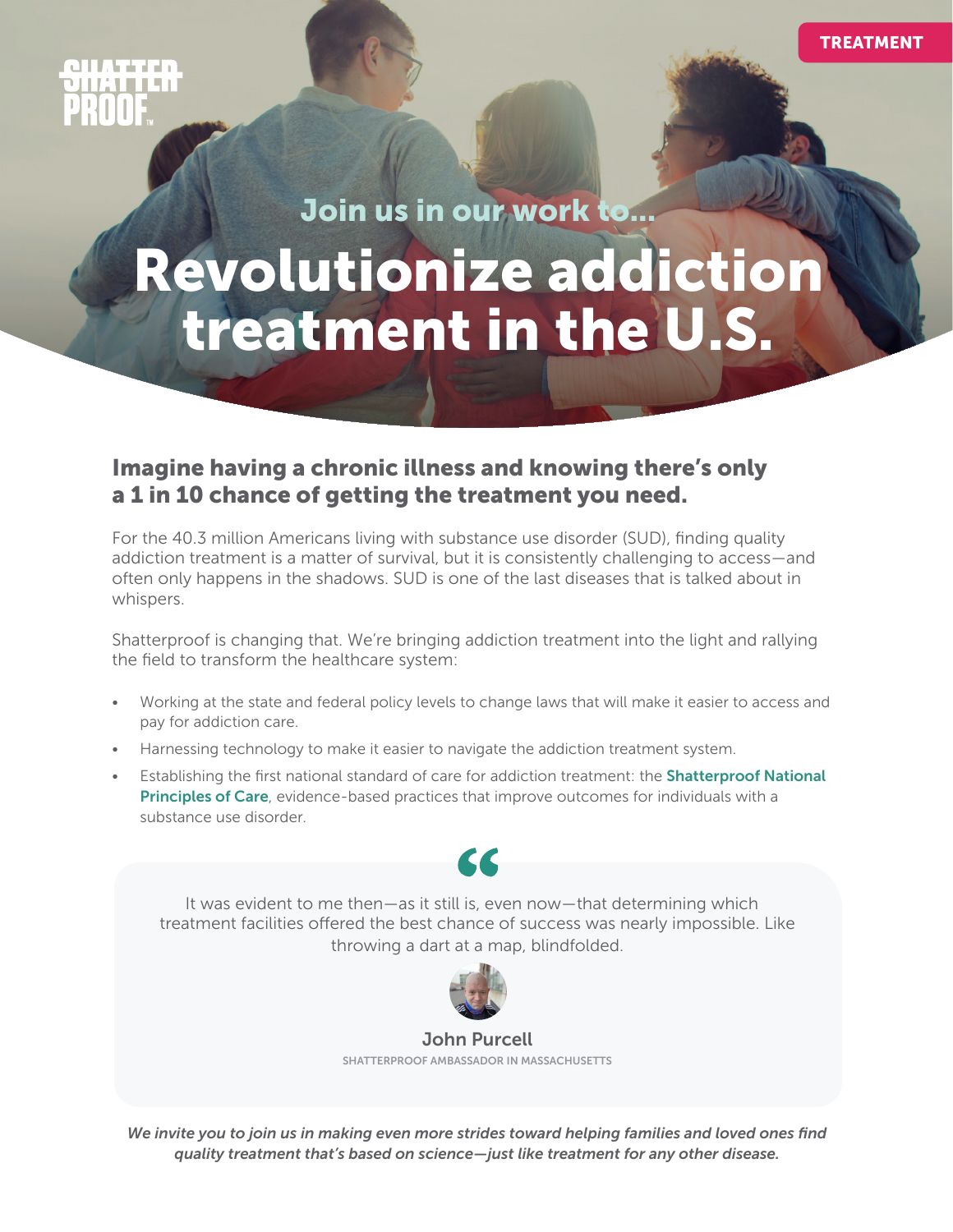### Addiction Treatment Locator, Assessment and Standards Our [ATLAS® Platform](https://www.treatmentatlas.org)

The COVID-19 pandemic has exacerbated the addiction crisis in our country. From March 2020 to March 2021, more than 96,000 Americans died from overdoses—the highest number in history.

During that time—as people struggled through greater isolation, job instability, and financial stress—Shatterproof launched our [ATLAS platform](https://www.treatmentatlas.org).

It has quickly become the gold standard for finding and accessing high-quality SUD care:

- **The first free resource of its kind** ATLAS provides transparent, unbiased, sciencebased information about the quality of addiction treatment facilities.
- **Both a needs-assessment tool and a quality measurement system ATLAS points** people to care that is right for them and is consistent with Shatterproof's National Principles [of Care](https://www.shatterproof.org/shatterproof-national-principles-care), evidence-based practices that improve outcomes for individuals with a substance use disorder.
- A powerful systems-change tool ATLAS provides detailed information to state partners, payers, and providers alike, to drive change from multiple directions.

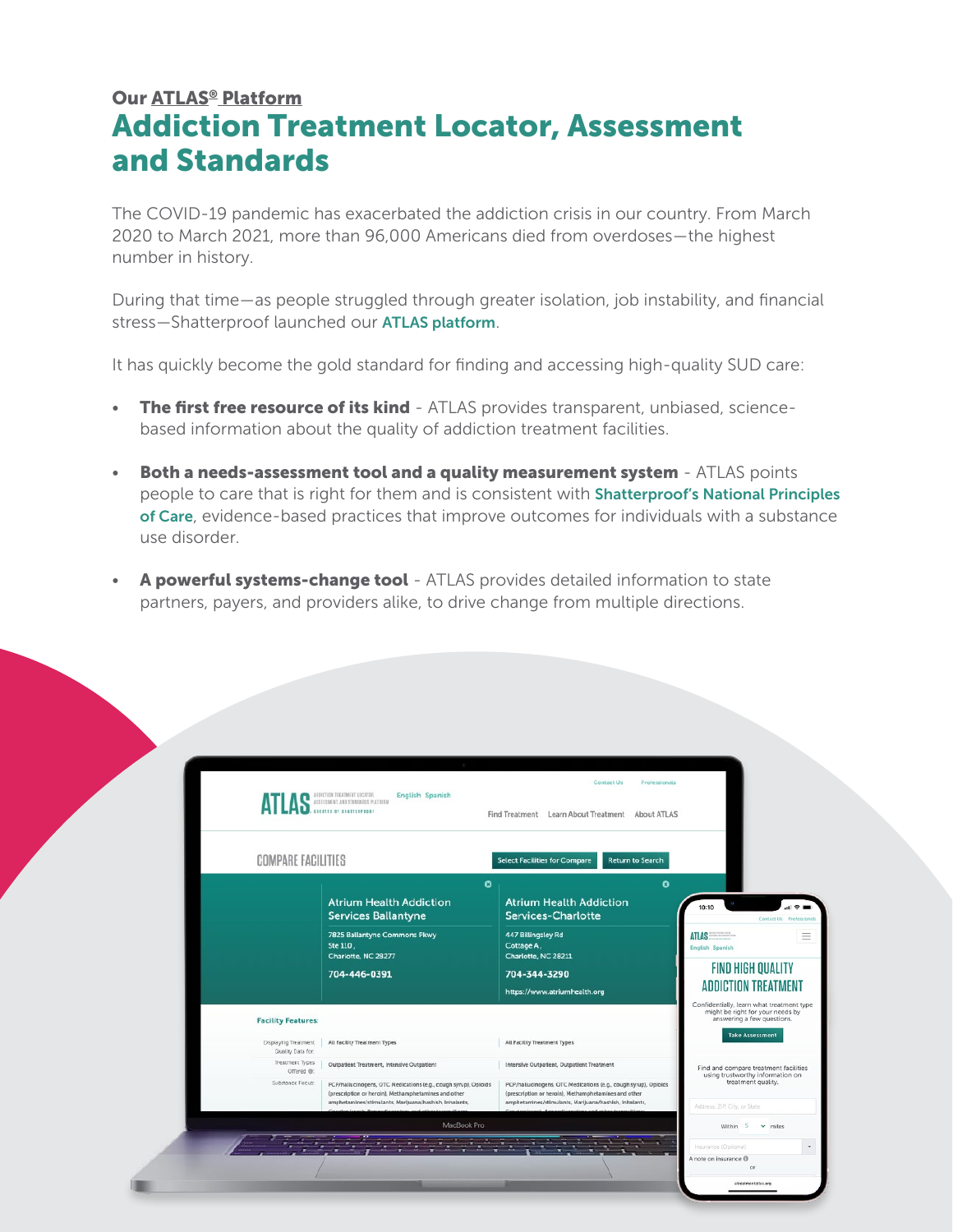#### Help Us Expand Reach

By the end of 2022, 141 million sons, daughters, siblings, parents, friends, and other loved ones will have access to trusted, life-saving addiction treatment.



#### Help Us Increase Awareness and Access

Working with experts in the field, Shatterproof has built a tool that every American needs to know about and be able to access.

- A marketing campaign would help us build awareness to increase usage and reach, including into underserved communities.
- Upgrades and enhancements to the platform would add functionalities that make ATLAS even easier to access and navigate.

|                                                                                      | Year-End<br>2020 | Year-End<br>2021 | Year-End<br>[2025] |
|--------------------------------------------------------------------------------------|------------------|------------------|--------------------|
| <b>Treatment</b>                                                                     |                  |                  |                    |
| % of those seeking treatment who use ATLAS<br>and complete Assessment (1)            | .04%             | .09%             | 5%                 |
| % of those seeking treatment who use ATLAS to<br>locate evidenced based provider (1) | .04%             | .09%             | 5%                 |

#### Our Aim: Connect More Families to Treatment

*(1) Estimated 4 million seeking treatment.*

*With your support, ATLAS will become known as the go-to resource, nationwide, for anyone seeking treatment for SUD.*